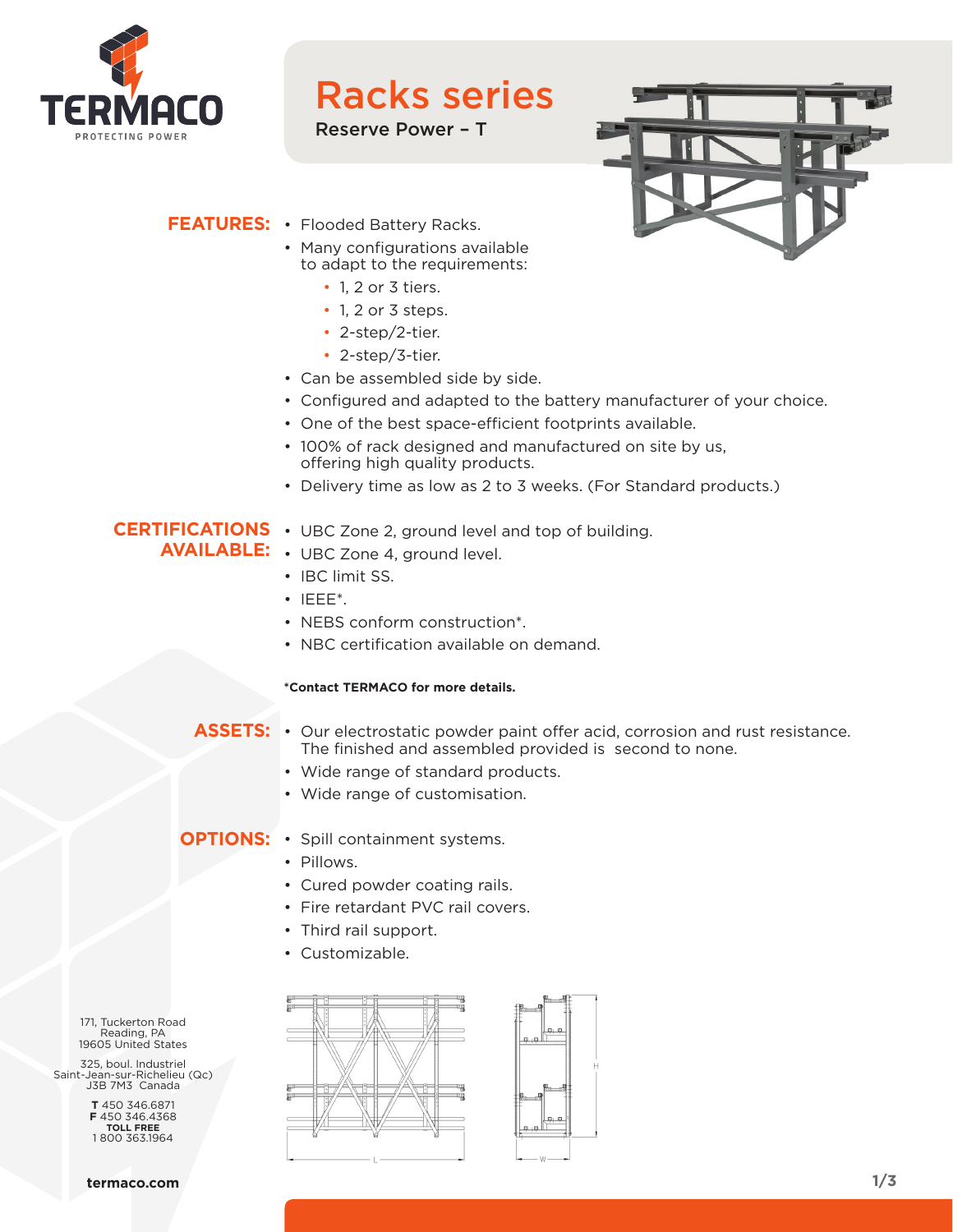# **HOW TO ORDER** Racks Series

Specify the product and options required with the relevant product code on the basis of the following guidelines

#### **Termaco – Cell Dimension – Rack Type – Number of Step/Tier – Seismic Zone – Length of Rack – Cell Height Range**

#### **T- 3 5 2 025 108 A - G 0 Cxx – Sx:**

#### **(RACK GENERATION)**

"T" stands for Termaco and has been added in order to differentiate the new 0.01g Non-Seismic, and 0.25g and 0.50g Seismic Rack Generation (now standardised) from the previous ones.

#### **T- 3 5 2 025 108 A - G 0 Cxx – Sx:**

#### **(CELL DIMENSION)**

Choose a number according to the depth of the cell.

- "1" For battery DEPTH up to 8.5".
- "3" For battery DEPTH up to 11.5".
- "5" For battery DEPTH up to 16.5".
- "7" For battery DEPTH up to 23.5".

#### **T - 3 5 2 025 108 A - G 0 Cxx – Sx:**

#### **(RACK TYPE)**

- "3" For tier type (Tier only/No Steps)
- "4" For x-tier/2-row type
- "5" For step type (Step only/1-Tier)
- "7" For x-step/x-tier type (Nb. Step = of Nb. Tier)
- "8" For 2-step/x-tier type (Nb. Step ≠ of Nb. Tier)
- "9" For 3-step/x-tier type (Nb. Step ≠ of Nb. Tier)
- "0" Custom configuration (Not available from the above)

#### **T - 3 5 2 025 108 A - G 0 Cxx – Sx: (NUMBER OF STEPS OR TIERS)**

#### **T - 3 5 2 025 108 A - G 0 Cxx – Sx:**

#### **(SEISMIC ZONE)**

- "001" ZONE 0 RACK CAN HANDLE UP A LATERAL FORCE OF 0.01G.
- "025" RACK CAN HANDLE UP TO 0.25G OF LATERAL FORCE.
- "050" RACK CAN HANDLE UP TO 0.50G OF LATERAL FORCE.
- "XXX" NON STANDARD (Special ID assigned by Termaco Required).

#### **T - 3 5 2 025 108 A - G 0 Cxx – Sx:**

#### **(LENGTH OF RACK (IN INCHES)) (\*)**

LENGTH = (number of cells per step or tier) x length of a cell

+ (number of cells per step or tier - 1) x length of spacing

+ 4" (for the End Rails).

#### **T - 3 5 2 025 108 A - G 0 Cxx – Sx:**

#### **(CELL HEIGHT RANGE)**

- "A" Valid for cells 9 to 12" HIGH.
- "B" Valid for cells 12 to 16" HIGH.
- "C" Valid for cells 16 to 22" HIGH.
- "D" Valid for cells 22 to 34" HIGH.
- To determine the number of cells per step or tier, divide the total number of cells by the number of steps and/or tiers.
- The standard spacing between 2 cells is 0.500" or 13mm if required. (\*\*)

#### **The rack length shall always be rounded to the next higher integer (in terms of feet)**

Ex. A 68-inch rack is rounded to 72 inches (6 feet long rack).

Ex. Using 8.46" long cell.

We intend to place 24 cells on the rack.

For a 2-tier rack:  $24 \div 2 = 12$  cells per tier.

Length =  $(12 \times 8.46) + ((12-1) \times 0.500) = 107.02$ in rounded to 108in (9ft).

For a 2-tier/2-step rack:  $24 \div 4 = 6$  cells per tier/step.

Length =  $(6 \times 8.46) + ((6-1) \times 0.500) = 53.26$ in rounded to 60in (5ft).

(\*) The spacing between the batteries can be reduced to a minimum of 0.375", but must be kept to 0.500" between the pairs of batteries where cell clamps have to be installed.

(\*\*) The rack are designed in order that the end rails can extend the nominal length of the rack, If the end rails shall not extend past the overall length, 4" must be removed for the available length on the rack.